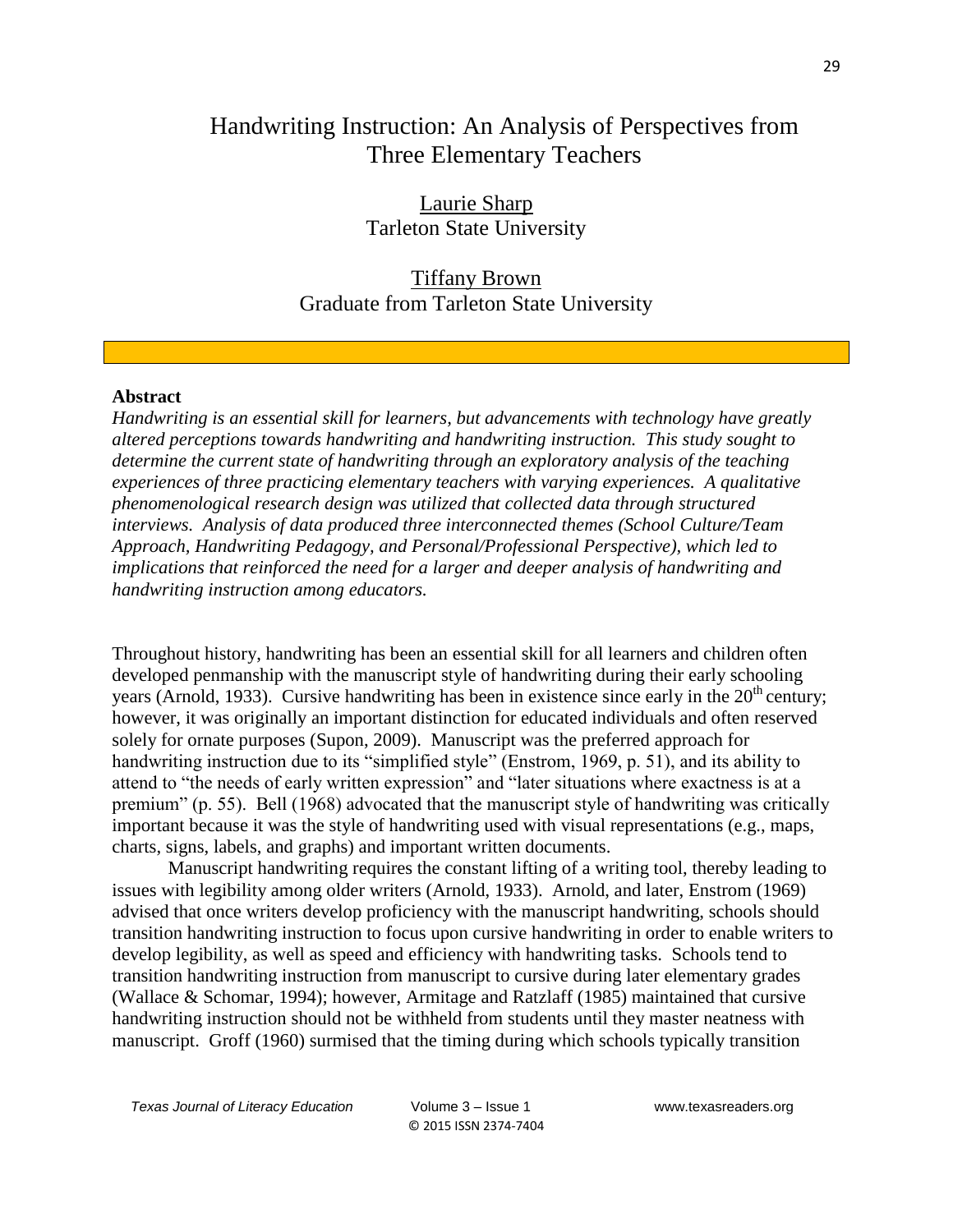handwriting instruction from manuscript to cursive is more likely rooted in tradition rather than students' performance with handwriting.

Most recently, advancements with digital technologies and attention to students' development with 21<sup>st</sup> century literacies has greatly altered perceptions regarding manuscript and cursive handwriting instruction (Supon, 2009). Supon reported that teachers spend a decreasing amount of instructional time with handwriting instruction, particularly cursive writing. In an effort to develop students' proficiency with  $21<sup>st</sup>$  century literacies, teachers are now encouraged to supplant writing tasks that were once composed by hand with the integration of digital tools (McAdams, 2013). However, Sheffield (1996) emphasized the importance of maintaining handwriting instruction within schools because (a) handwriting provides a route for information to enter memory through kinesthetic means, (b) writers are able to focus more on thinking beyond skills associated with handwriting, and (c) written documents are often judged by the quality of the writer's handwriting.

## **Benefits of Handwriting Instruction**

Many studies have shown correlations between (a) good handwriting and improved academic performance and (b) the production of quality work and fluency with handwriting (Bennett, 2009). Since handwriting is a fine motor skill, teachers must employ effective instructional techniques for students to consolidate the acquisition of handwriting skills through significant practice (Blazer, 2010). Blazer (2010) contended that when students are taught cursive handwriting in a positive and informative way, they (a) concurrently develop reading, communication, and fine motor skills; (b) demonstrate stronger fluidity of thought in written communication; (c) and have a more efficient way to write. With this in mind, Stainthorp (2006) asserted that a student who is able to write quickly and legibly is more likely to demonstrate cognitive capacity within their written compositions.

Students who use cursive handwriting also tend to receive higher grades (Blazer, 2010). Studies have shown that when students use cursive handwriting on the Scholastic Aptitude Test (SAT), they tend to receive higher scores than students who use manuscript handwriting. While handwriting in cursive is important, Blazer (2010) stressed that it is equally important students are able to read cursive handwriting. Otherwise, students may lack the ability to read and interpret critical pieces of literature, such as historical documents.

### **Current State of Handwriting**

Numerous factors have affected the current state of handwriting instruction within schools (Stainthorp, 2006). Due to the rapid growth and reliance with technology, the use of handwriting, particularly cursive handwriting, has diminished (Bennett, 2009). Digital tools, such as the computer are threatening to replace pen and paper. Students' development of keyboarding skills has taken priority over students' development of cursive handwriting skills because typing is viewed as a more relevant and efficient skill than cursive handwriting (Blazer, 2010). Advocates of typing have also maintained that typing allows students to focus upon the planning of writing, proper use of grammar, and the composition of writing, rather than the mechanics of handwriting, such as how to form letters correctly.

Cursive handwriting may also be extremely difficult and problematic for some students, such students who are left-handed, students with special needs, and even students who are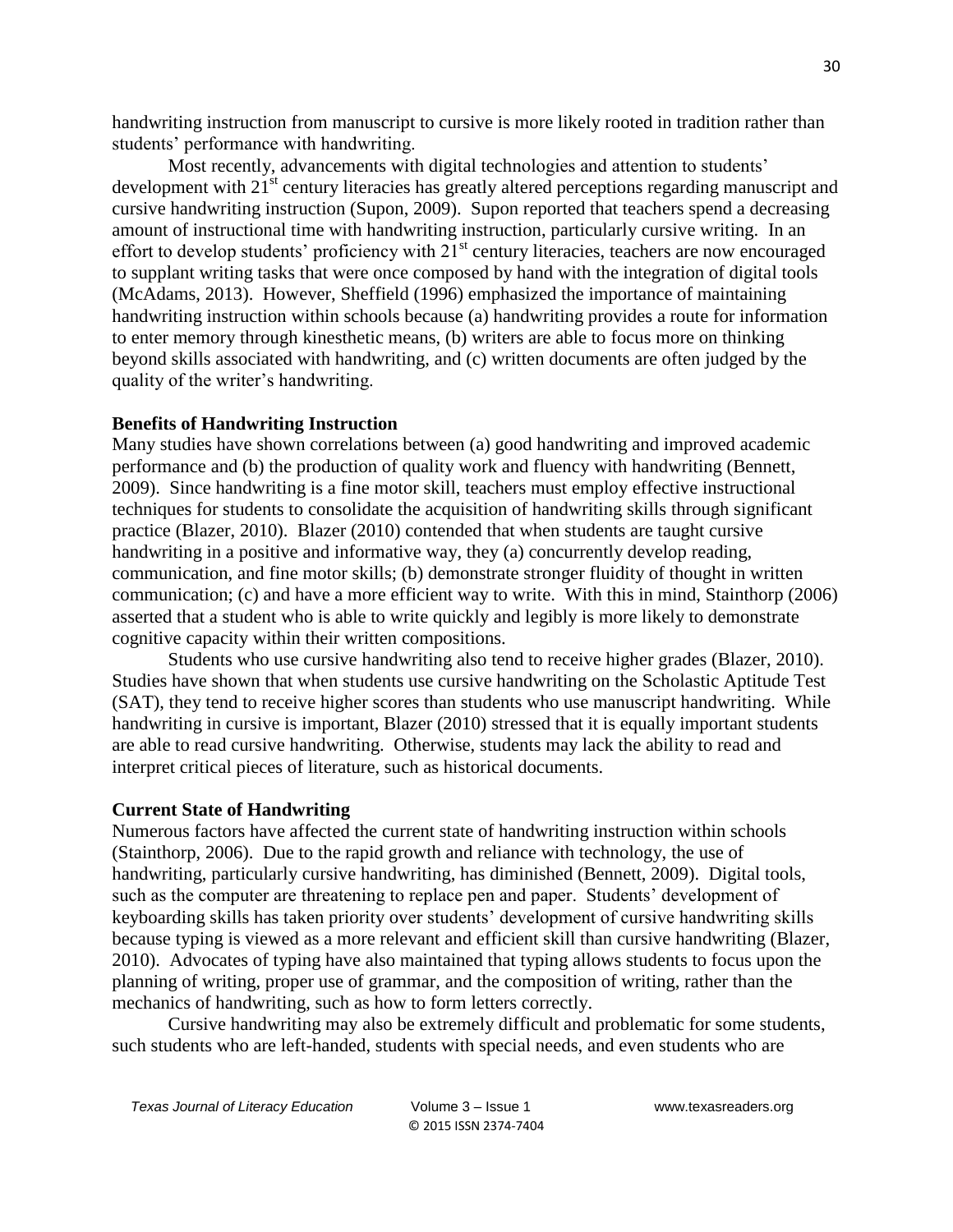second language learners (Supon, 2009). Since cursive handwriting instruction is minimal, teachers are challenged to meet the needs of students who struggle with development of cursive handwriting skills. According to Bennett (2009), most teachers spend less than 15 minutes a day teaching handwriting skills. Arslan and Ilgin (2010) also reported that many teachers and students feel that handwriting is merely an obligatory curricular component and do not consider it as important as other curricular components, such as reading or math.

In order to teach cursive handwriting effectively, teachers must be skilled with cursive handwriting and have pedagogical understandings about handwriting instruction (Arslan & Ilgin, 2010). For many prospective, preservice teachers enrolled in teacher preparation programs, handwriting pedagogy is a single topic within one three-hour course. In a study conducted with certified elementary teachers, Blazer (2010) reported that only 12% of those surveyed had taken an undergraduate course that addressed how to teach cursive handwriting.

Many researchers have argued that manuscript handwriting is easier to learn than cursive handwriting (Blazer, 2010). These researchers have also contended that the transition from manuscript handwriting to cursive handwriting interferes with students' development of proper handwriting skills. Therefore, in order for students to master any style of handwriting, teachers must provide an appropriate amount of instructional time, as well as time for students to practice handwriting skills. Unfortunately, the current amount of instructional time spent on handwriting instruction is not enough for students to develop proficiency or mastery of handwriting skills. As a result, many students are left to their own devices and develop a hybrid form of handwriting that incorporates both manuscript and cursive elements.

## **Curricular Requirements for Handwriting**

Different standards exist for handwriting at both the national and state levels. At the national level, the Common Core State Standards specify standards for manuscript handwriting regarding legibility in the English Language Arts Standards for kindergarten and first grade (Common Core State Standards Initiative, 2014). In Texas, the current English Language Arts Texas Essential Knowledge and Skills (ELAR TEKS) specified the following expectations for handwriting:

- Kindergarten: form upper- and lower-case letters legibly using the basic conventions of print (left-to-right and top-to-bottom progression);
- First Grade: form upper- and lower-case letters legibly using the basic conventions of print (left-to-right and top-to-bottom progression), including spacing between words and sentences;
- Second Grade: write legibly leaving appropriate margins for readability;
- Third Grade: write legibly in cursive script with spacing between words in a sentence; and
- Fourth Grade: write legibly by selecting cursive script or manuscript printing as appropriate (Texas Education Agency, 2009).

As a teacher educator and beginning teacher, we wanted to explore the state of handwriting through the perspectives of practicing teachers. We noted the presence of one handwriting expectation in English language arts standards used at a national level by many states, however, it only focused on legibility in kindergarten and first grade. We also noted the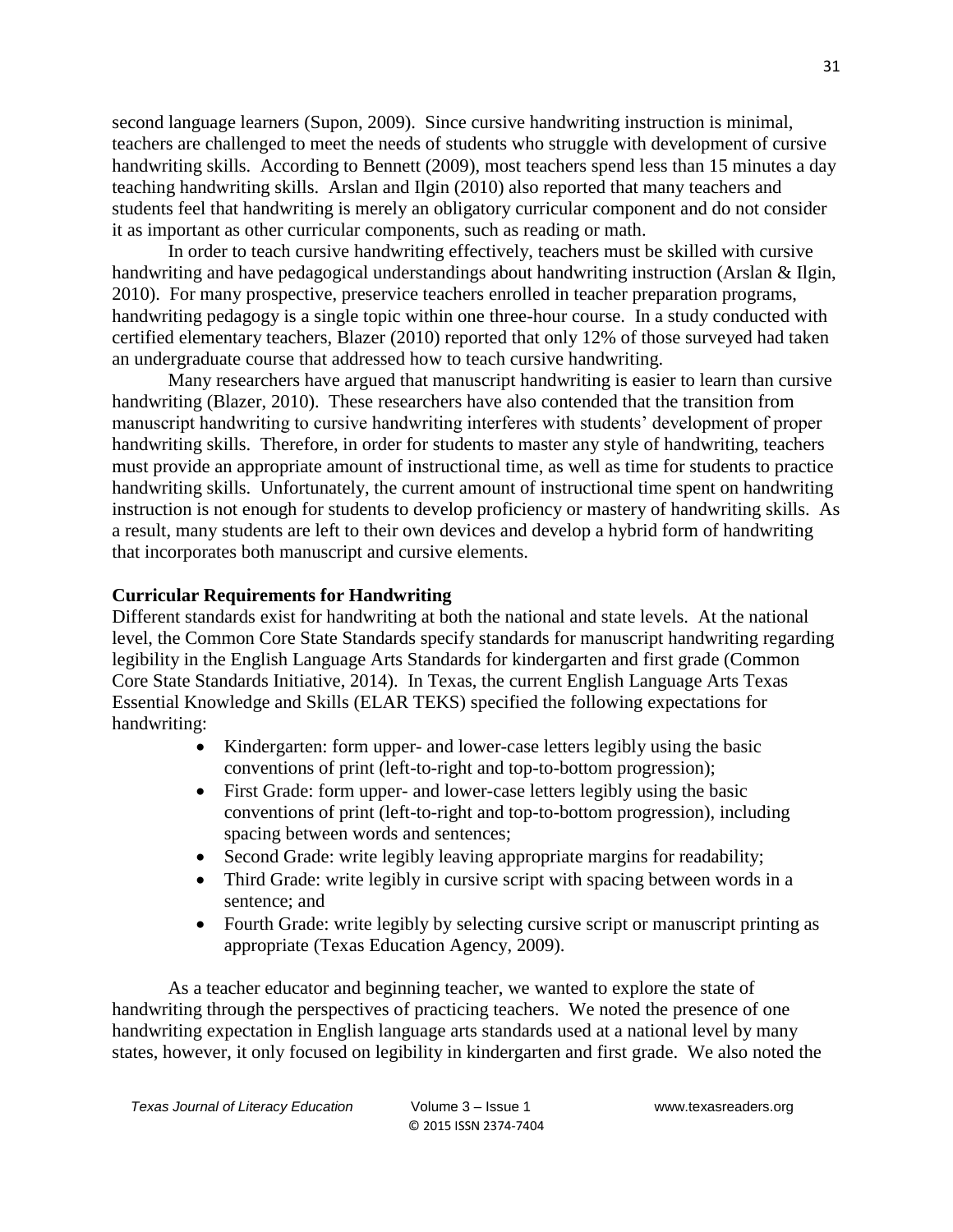presence of student expectations for handwriting in our state-level English language arts standards, which were much more comprehensive than the Common Core State Standards. However, there are no student expectations articulated for grade levels beyond fourth grade. Although there is much literature regarding the benefits of handwriting instruction (e.g., Bennett, 2009; Blazer, 2010; Stainthorp, 2006), the literature also describes the decline in attention to handwriting instruction due to increased use of technology (Bennett, 2009). The purpose of this study was to explore how practicing teachers address handwriting instruction, as well as how each perceives handwriting instruction both personally and professionally.

## **Methods**

This research study employed a qualitative phenomenological design that collected data from three participants through structured interviews. Due to time constraints, purposive selection of participants was recruited from the professional teacher connections of the authors. The participants each held an active Texas teaching certificate and had a variety of teaching experiences at the elementary level. Selected participants were assigned pseudonyms to maintain confidentiality (i.e., Cathy, Maria, Desiree).

Due to logistical considerations, such as time and location of participants, the authors determined that email would be an efficient medium for data collection. Participants were each sent an electronic copy of the researcher-created Interview Protocol (see Figure 1 below) via email, which consisted of closed- and open-ended questions related to the history of their career in education, their teaching experiences with handwriting instruction, professional insights regarding handwriting and students' application of handwriting, and personal perspectives regarding the state of cursive handwriting.

|                                       | Describe handwriting instruction throughout your teaching experiences.     |
|---------------------------------------|----------------------------------------------------------------------------|
|                                       | What styles did you teach (manuscript or cursive)?                         |
|                                       | What methodologies/curricular tools did you use?                           |
|                                       | What were the handwriting expectations for students?                       |
| II.                                   | Will you please share your professional insights regarding handwriting and |
|                                       | students' application of handwriting in their schoolwork?                  |
|                                       | What styles do students select for writing (manuscript or cursive)?        |
|                                       | What is the state of handwriting among students?                           |
| III.                                  | Will you please share your perspective regarding that state of cursive     |
|                                       | handwriting?                                                               |
|                                       | Is teaching/learning cursive handwriting important?                        |
| $\Gamma$ igura 1. Interview Questions |                                                                            |

Figure 1: Interview Questions

To ensure reliability and validity further, data analyses entailed the identification and categorization of themes in participants' responses through the following coding techniques as they related to the research questions. Participants' completed Interview Protocols consisting of 308, 255, and 420 words, respectively. Interview Protocols were reviewed, and open coding was used initially to label concepts and categories present in the data. Interview protocols were then

*Texas Journal of Literacy Education* Volume 3 – Issue 1 www.texasreaders.org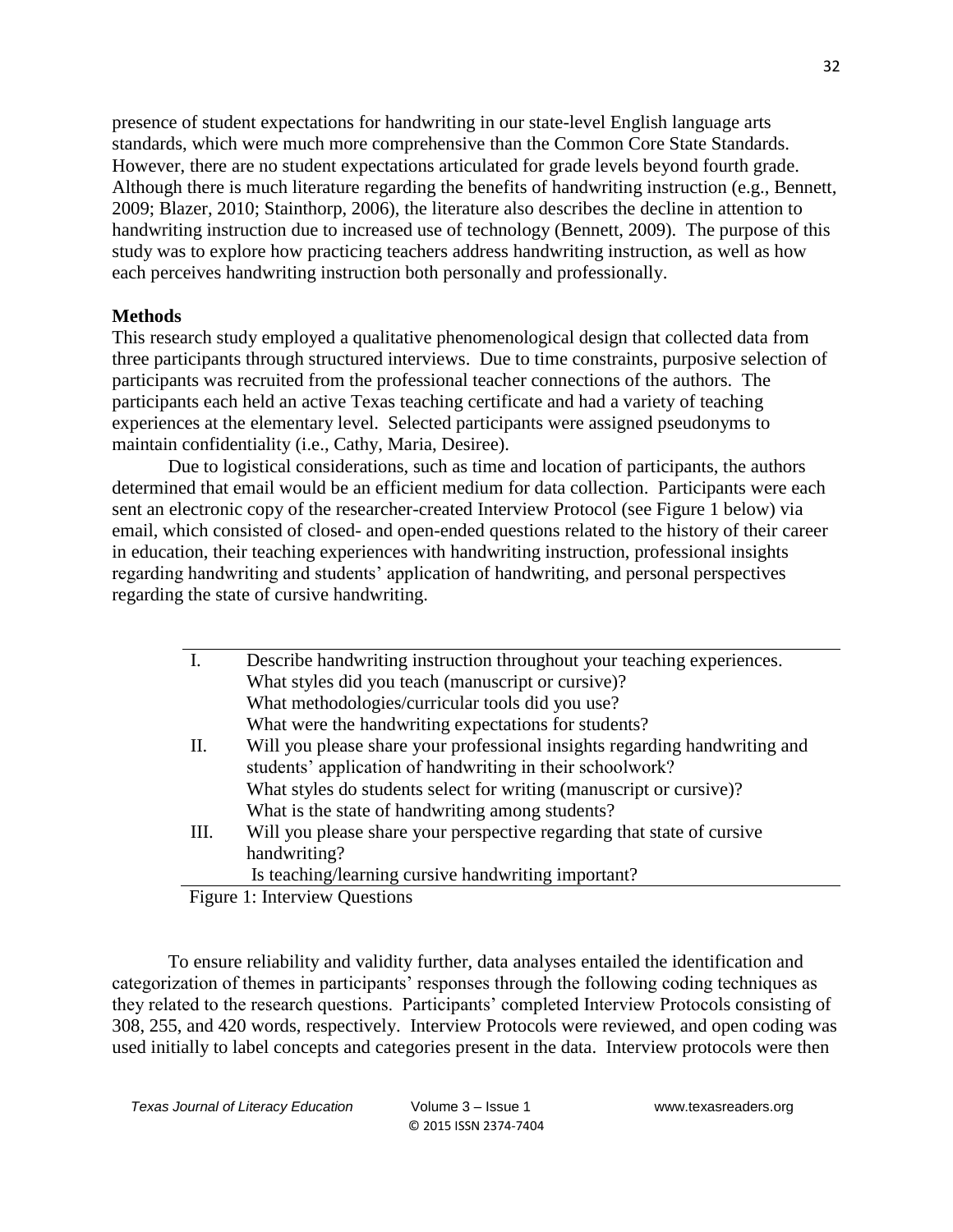reviewed again and axial coding was used to confirm the accuracy of codes, as well as the connections between them. During axial coding, like codes were grouped together into themes. Finally, codes within each theme were reviewed to identify the presence of any sub-themes.

## **Findings**

There were three participants in this study:

- Cathy a current kindergarten teacher whose teaching experiences spanned four years: two years in kindergarten, one year in first grade, and one year in second grade.
- Maria a current fourth grade teacher who has taught fourth grade for the past 13 years.
- Desiree a current fourth grade teacher whose teaching experiences spanned 20 years: two years in Pre-Kindergarten, three years in second grade, two years in first grade, and thirteen years in fourth grade.

Three themes emerged during analyses of data: (a) School Culture/Team Approach, (b) Handwriting Pedagogy, and (c) Personal/Professional Perspective. These three themes were also interconnected. For example, Cathy identified several specific handwriting skills (Handwriting Pedagogy) as she described approaches of teams at schools of which she was member (School Culture/Team Approach). Although themes sometimes overlapped, the authors deemed it necessary to code themes separately. In keeping with the example described above, Cathy's team experiences are ideal because her team functioned with development of specific handwriting skills as goals for their instruction. However, the authors understand that while teams often have a common approach, their goals may not move students forward in their learning of required knowledge and skills. For instance, a fourth grade team might omit handwriting instruction. This example demonstrates a team approach, but it does not align with the curricular requirements specified in the ELAR TEKS. Therefore, keeping themes separate allowed the authors to preserve all insights provided through collected data.

## **Theme One: School Culture/Team Approach**

Cathy explicitly referred to school culture when she wrote, "Handwriting is important at our school" and later added that a permeating mindset among all stakeholders at the school (i.e., administrators, teachers, and paraprofessionals) was to ensure that "handwriting is where it is readable more or less." Cathy was able to identify a specific goal for handwriting that was accepted and valued by all stakeholders at her school campus.

Similarly, all three participants identified specific team approaches experienced during handwriting instruction with their respective team members. Cathy's kindergarten and first grade team experiences focused upon (a) manuscript handwriting instruction; (b) letter formation; (c) pencil grip; (d) spacing between letters, words, and sentences; (e) writing words; and (f) writing sentences. Cathy clarified that instruction with these skills was appropriate to each grade level and followed a gradual progression of development. Cathy also stated that time was allotted for students to practice handwriting each day.

Desiree's team experiences focused upon specific handwriting styles. Desiree shared that D'Nealian manuscript was used among her team of pre-kindergarten teachers because "it was considered to be the closest to cursive handwriting and would help students move from printing

*Texas Journal of Literacy Education* Volume 3 – Issue 1 www.texasreaders.org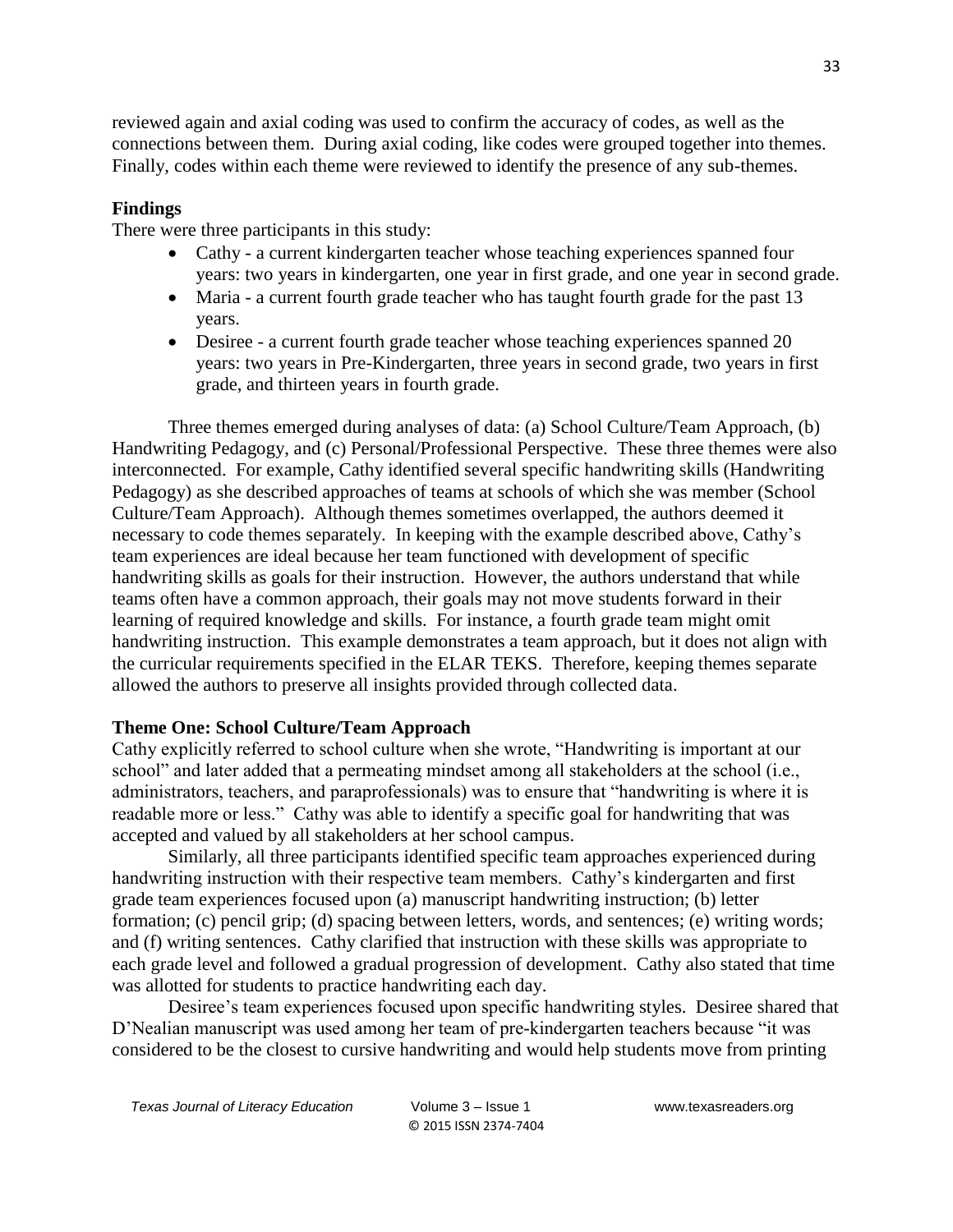to cursive more easily." In this same manner, Desiree noted, "2<sup>nd</sup> graders were expected to learn cursive writing" because "they were expected to use cursive in third grade." Desiree also included that her second grade team taught cursive handwriting with a "handwriting workbook with a set curriculum" and expected their students to "use cursive for all spelling work." On the contrary, Desiree's fourth grade team members did not have a collective preference for style of handwriting. Desiree wrote that students were "encouraged to write legibly" because her fourth grade team wanted "students to be able to focus more on their content of their writing rather than the formation of their writing."

Maria's fourth grade team experiences mirrored those of Desiree's. Maria echoed that the only handwriting expectation for fourth graders was "legibility," and she added that students were "encouraged to use either manuscript or cursive." Maria stated that students were asked to make their selection for handwriting style based upon "the one that is the least time consuming," "offers them the most ease," and was the "most legible."

### **Theme Two: Handwriting Pedagogy**

Analysis of data presented two subthemes for the theme of Handwriting Pedagogy. They were: Knowledge of Handwriting Skills and Specific Pedagogical Techniques.

**Knowledge of Handwriting Skills.** In Cathy's responses, her knowledge of handwriting skills for students consisted of legibility, proper letter formation, spacing between words and sentences, and appropriate pencil grip. Maria and Desiree both only specified legibility as an essential handwriting skill for students.

**Specific Pedagogical Techniques.** Cathy described several specific pedagogical components that fostered students' development with handwriting. She stated that handwriting was "practiced on a daily basis . . . with pencils and writing journals." Cathy also shared that handwriting "can be difficult for left-handed students," and she has made accommodations for students who struggled with handwriting, such as providing "pencil grips for students who had a hard time holding their pencils."

Maria wrote, "I have never used classroom instructional time for handwriting." However, she expressed much concern with legibility. She also wrote, "If a student is having a difficult time writing legibly, they are to practice their handwriting at home for homework. When mastery is displayed in the classroom, they no longer are assigned handwriting homework."

Desiree described numerous specific pedagogical techniques for each of the grade levels that she has teaching experience. With prekindergarten students, Desiree shared that she "used a variety of tactile methods often found in Montessori settings, such as shaving cream, sand paper, ands crayons." When teaching this grade level, Desiree also incorporated activities that built students' fine motor skills, such as "building with Legos, molding with play dough, and lacing shoes." Desiree also ensured that "large markers and fat pencils as writing utensils" were available to prekindergarten students. When teaching second grade, Desiree had "cutting activities" to assist students' in building fine motor skills, and she assigned "handwriting practice pages found online for at home practice" with her fourth grade students who "still did not demonstrate a command of fine motor skills."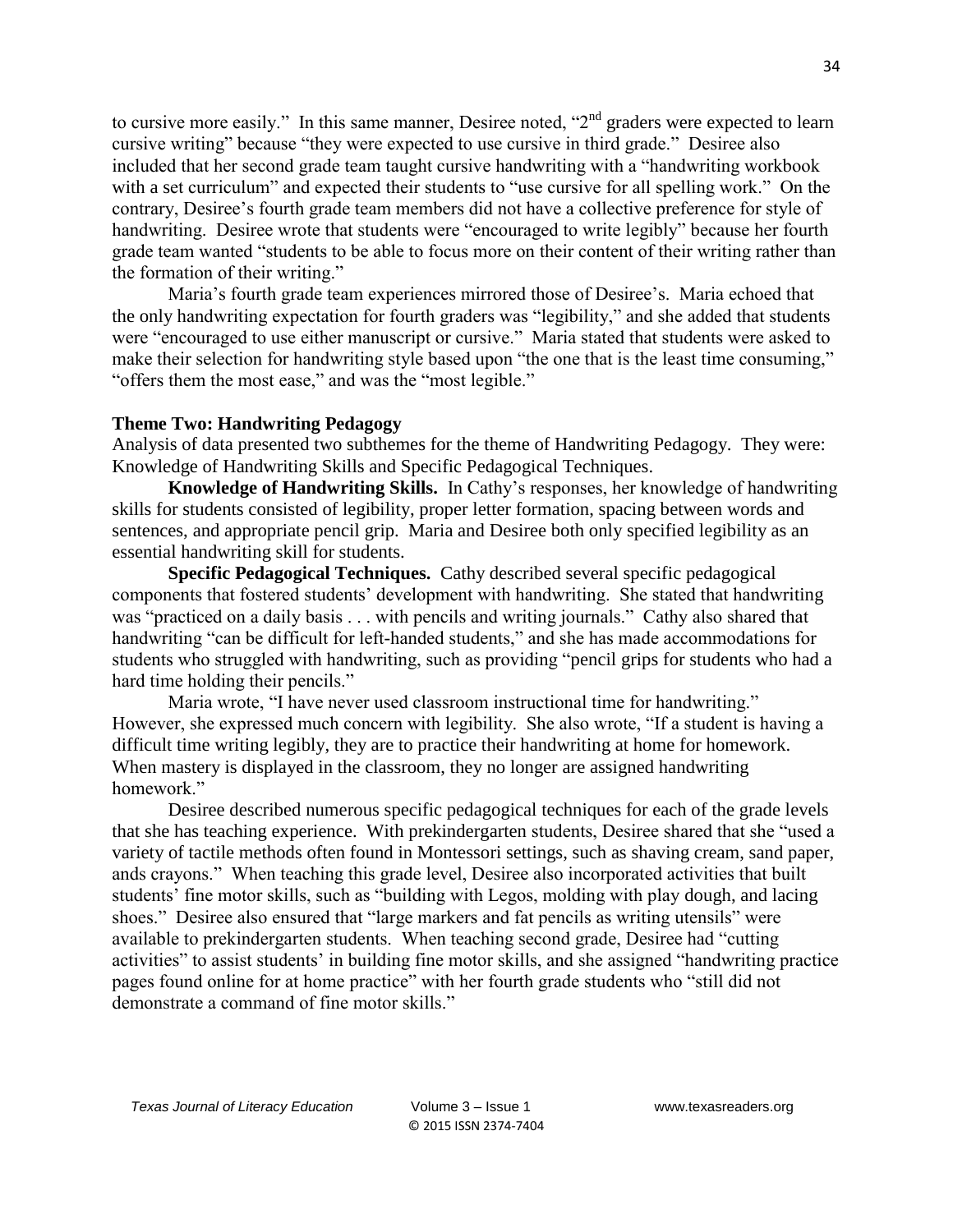#### **Theme Three: Personal/Professional Perspective**

Cathy voiced several personal and professional perspectives regarding handwriting. She emphasized that handwriting was "important" and believed it was essential for students to be proficient with handwriting skills by the fourth grade due to the requirement of two writing compositions on the state standardized writing assessment. Cathy also shared that over the last couple of years she had "heard complaints from the upper grades" about the lack of legibility with students' handwriting. Although Cathy has never taught cursive writing, she stated, "It is important that cursive writing be taught. At what grade level, I am not sure. Cursive writing is still very much a part of the business world today, and it is important that students and young adults are able to read it."

Maria also voiced several personal and professional perspectives regarding handwriting. She stated, "The only expectation for my students is legibility." Maria also wrote, "With increased pressure to student performance in state testing, there is limited time left for handwriting practice." Maria attributed the legibility of a students' handwriting to "the intrinsic motivation of the individual," but she also noted, "Girls tend to give more attention to handwriting than boys" who "tend to quickly jot things down." Maria does not feel that cursive handwriting instruction is necessary and sees it "becoming archaic" due to "technology."

Desiree's personal and professional perspectives were very similar to those of Maria. She wrote:

At this time in our culture with the great emphasis on using technology, the need for cursive writing has become an antiquated format. Students' use of a computer keyboard and the speed and accuracy of typing their responses has moved to the forefront for written communication.

With the number of student expectations I am responsible for teaching, using classroom time to practice the skill of cursive handwriting has less importance to me as a classroom teacher. My goal for my students is that they can express their thoughts in a legible manner to be an effective communicator when using paper and pencil.

#### **Implications**

The purpose of this study was to explore handwriting instruction through the teaching experiences of three practicing elementary classroom teachers. Three interconnected themes emerged during analyses of data (i.e., School Culture/Team Approach, Handwriting Pedagogy, and Personal/Professional Perspective). Within each theme, the experiences of these teachers have suggested implications for educators and education stakeholders regarding handwriting instruction and point to the need for a more comprehensive study.

Within the theme of School Culture/Team Approach, Cathy referred to the culture within a school. Peterson and Deal (1998) defined school culture as "the underground stream of norms, values, beliefs, traditions, and rituals that has built up over time as people work together, solve problems, and confront challenges" (p. 28). A school's culture is shaped by its leaders (i.e., administrators, teachers, parents) and is very influential towards the thoughts, feelings, and behaviors of people within the school. School cultures can be either positive or negative, and fortunately, Cathy has experienced a positive school culture that was supportive of students' handwriting development. Studies have shown that a positive school culture can potentially affect teachers' instructional practices (Hongboontri & Keawkhong, 2014) and students' academic performance (MacNeil, Prater, & Busch, 2009).

*Texas Journal of Literacy Education* Volume 3 – Issue 1 www.texasreaders.org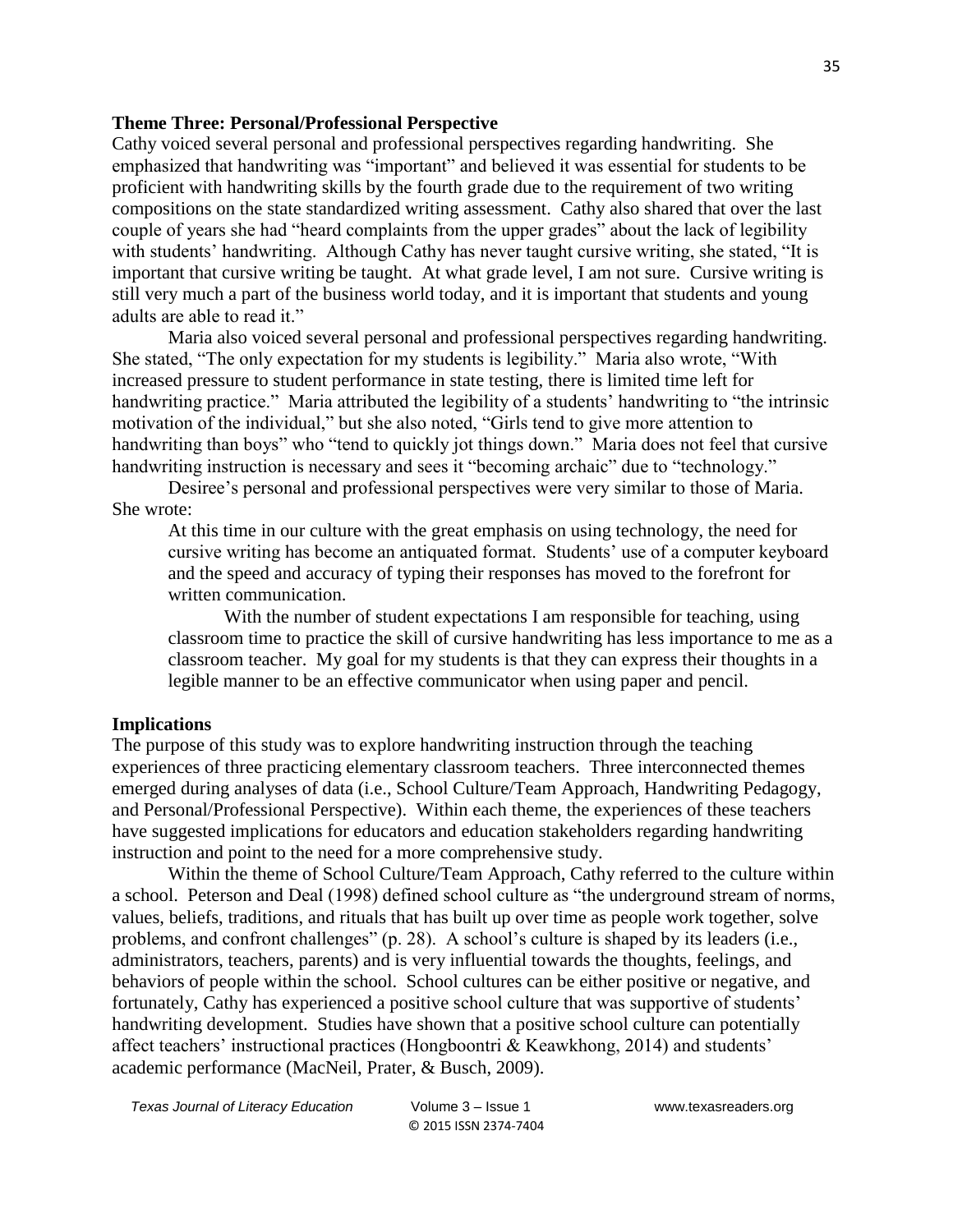To prevent classroom teachers working in isolation, much literature has also advocated that schools increase collaboration among teachers within teams (Tharp & Gallimore, 1998). Within the theme of School Culture/Team Approach, all three participants described the strong presence of a collaborative mindset among their grade level teaching teams. For example, (a) Cathy articulated specific skills that her kindergarten team focused upon developing, (b) Desiree noted that her prekindergarten grade team used a specific style of manuscript handwriting for a specific purpose, and (c) both Desiree and Maria stated that legibility was the general expectation for students' handwriting among their respective fourth grade teaching teams. Desiree further described how the collaborative teaching efforts of the second grade team with cursive handwriting helped prepare students for the handwriting expectations of the next grade level's team of teachers. Aguilar (2012) affirmed that strong teacher teams are vital to retain and sustain a school's teaching professionals and create an environment that fosters peer learning among colleagues.

Within the theme of Handwriting Pedagogy, two subthemes emerged: Knowledge of Handwriting Skills and Specific Pedagogical Techniques. Each participant expressed specific knowledge of handwriting skills that they focused upon during instruction, and all expressions were aligned with the appropriate ELAR TEKS (Texas Education Agency, 2009). With respect to specific pedagogical techniques, Cathy and Desiree both described several instructional methods and tools they used with their students in prekindergarten, kindergarten, and second grade. This aligns with Graham's (2010) assertion that explicit instruction with handwriting should take place with incidental methods (e.g., providing time for practice, modeling proper techniques) on a frequent basis in order to foster students' development with handwriting. However, Maria and Desiree both noted that handwriting instruction was obsolete at the fourth grade level, although they each made accommodations for students who struggled with handwriting development. Although the handwriting instruction described by all three participants were aligned with corresponding ELAR TEKS, Blazer (2010) contended that the current amount of instructional time spent on handwriting instruction was not enough for students to develop proficiency or mastery of handwriting skills.

Finally, within the theme of Personal/Professional Perspective, Cathy's comments regarding the expectations for legibility with students' handwriting among teachers in the upper elementary grade levels were attuned with Maria's and Desiree's teaching experiences at the fourth grade level. This data suggested that teachers viewed explicit handwriting instruction as an expectation only for teachers in the early elementary grade levels. Hence, students should arrive at fourth grade as legible writers. Interestingly, Cathy stressed the importance of handwriting with both younger and older students, while Desiree and Maria felt that legibility was the only priority among older students. Desiree and Maria also indicated that technical skills for writing, such as keyboarding, were of more significance than learning cursive handwriting, which they referred to as "antiquated" and "archaic."

The findings and implications for this study are not generalizable, and it is strongly recommended that this study be replicated with a larger number of teachers who teach varying grade levels. This study was solely intended to be exploratory and gain initial insights into the current state of handwriting instruction through the elementary grade level teaching experiences of Cathy, Desiree, and Maria. Their perceptions have shown that a much deeper analysis is needed to find a more thorough understanding of handwriting and handwriting instruction among educators.